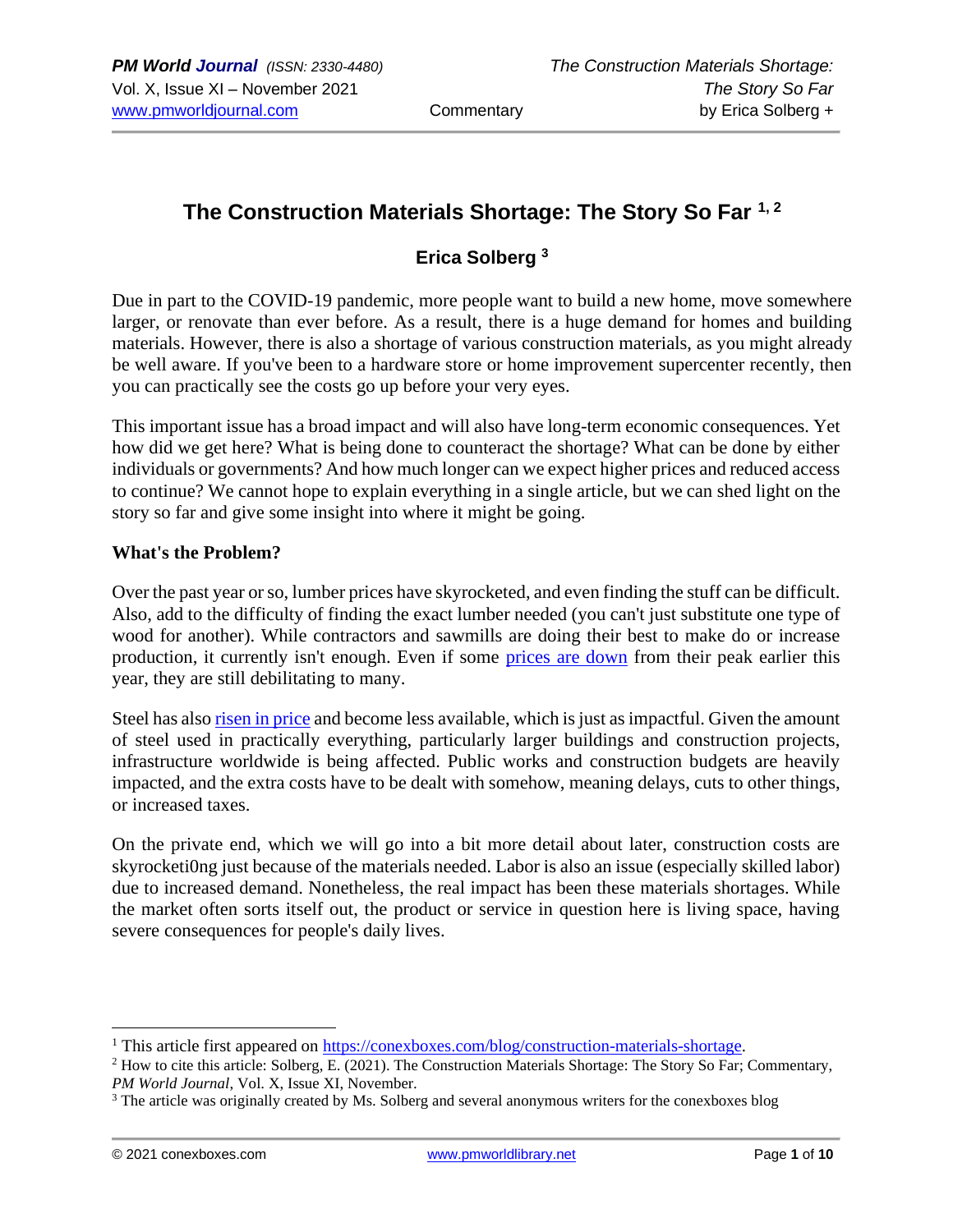

The contractors, who generally feel the biggest impact and buy the materials (whether for themselves or their clients), are noting serious material shortages. At least one thing they need for the project is missing, most likely lumber or steel. Lighting supplies or certain types of wiring are also in short supply, though the problem isn't as acute. Contractors have to pass on the costs to their clients or suffer huge losses.

So why not just make more lumber and steel? It sadly isn't so simple. The production chains are relatively complex, and the materials must be shipped and processed from place to place. There could be delays in those shipping lanes, especially if overseas or lengthy travel is involved, and the end products still need to be shipped around the world. As we will highlight later, simply increasing production takes time as well.

## **So How and When Did It Start?**

For those looking for a simple answer, there isn't one, but we will try our best to summarize:

Effectively, production in some places was reduced by an economic downturn before the pandemic and never recovered. While regular demand was being met, the pandemic created a massive spike due to the desire for bigger homes, new homes, and home office extensions, among other things. This was completely unexpected, and the markets were not prepared. Remote work necessitated these expansions, especially with it becoming more permanent (18 months in and many people are still working at home.)

Additionally, the pandemic disrupted the shipping of materials and products, leading to shortages in specific areas. There might not have been enough workers to transport the goods, or there might not have been the means to transport them. There is a [labor shortage](https://www.shrm.org/resourcesandtools/hr-topics/talent-acquisition/pages/labor-shortages-the-disconnect-solutions-unemployment-benefits-childcare-covid-fear.aspx) (or some would say a desire for higher wages across the board) in many industries, and it is still sorting itself out.

The market and economic powers will take some time to make it back up, as both the personnel and equipment needed to produce more construction materials will not appear overnight.

© 2021 conexboxes.com [www.pmworldlibrary.net](http://www.pmworldlibrary.net/) Page **2** of **10**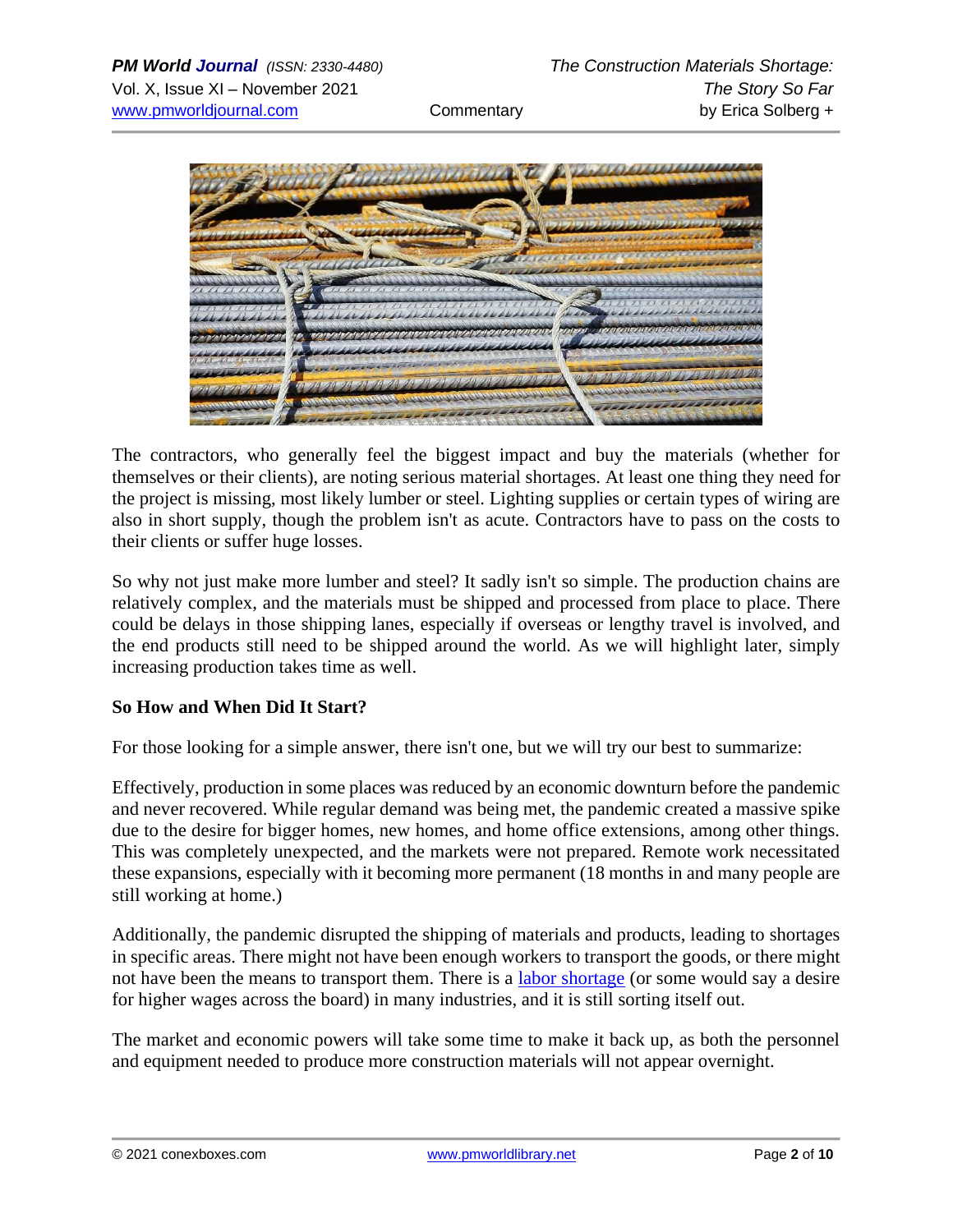#### **Who is Affected?**

While practically every area of the economy is affected in some way, the most heavily impacted are:



**Home Improvers**: Anyone planning a DIY project will likely find problems at their nearest home improvement store. Materials might not be available, and prices are going up on top of the retail markup. Materials such as wiring are harder to come by. It might not be the best time to get into woodworking either.

**Builders and Construction Companies**: While the largest businesses might be able to use contracts and enormous buying power to their advantage, it still won't be any cheaper for them, and there might be hiccups in shipping. Even with all the money in the world, if the materials aren't there, they aren't there. This could cause a ripple effect of delays for some time. Alternatively, employees might find their work hours more unstable than usual.

**Small Contracting Businesses**: They might be the most heavily hit, as they might not get the priority from lumber producers, and yet they have some of the greatest need for supplies. They use building supplies in small quantities all the time, and chances are they do not have the extra space to stockpile materials, at least not at the same scale as larger outfits.

**Industrial Projects**: Industry, in general, will ironically be affected by these challenges, despite industry creating the materials. A lot of steel is needed for large-scale production, and lumber is no different. Whether it is an upgrade, opening a new factory, or something else, everything just got more expensive.

We would also like to note that while shortages and problems you read about might usually be UScentric unless stated otherwise, this is a worldwide issue. Manufacturers in China are having problems, as are homebuilders in the UK. The exact scale of the problem may vary, but a globalized economy has all but guaranteed that this impacts everyone.

© 2021 conexboxes.com [www.pmworldlibrary.net](http://www.pmworldlibrary.net/) Page **3** of **10**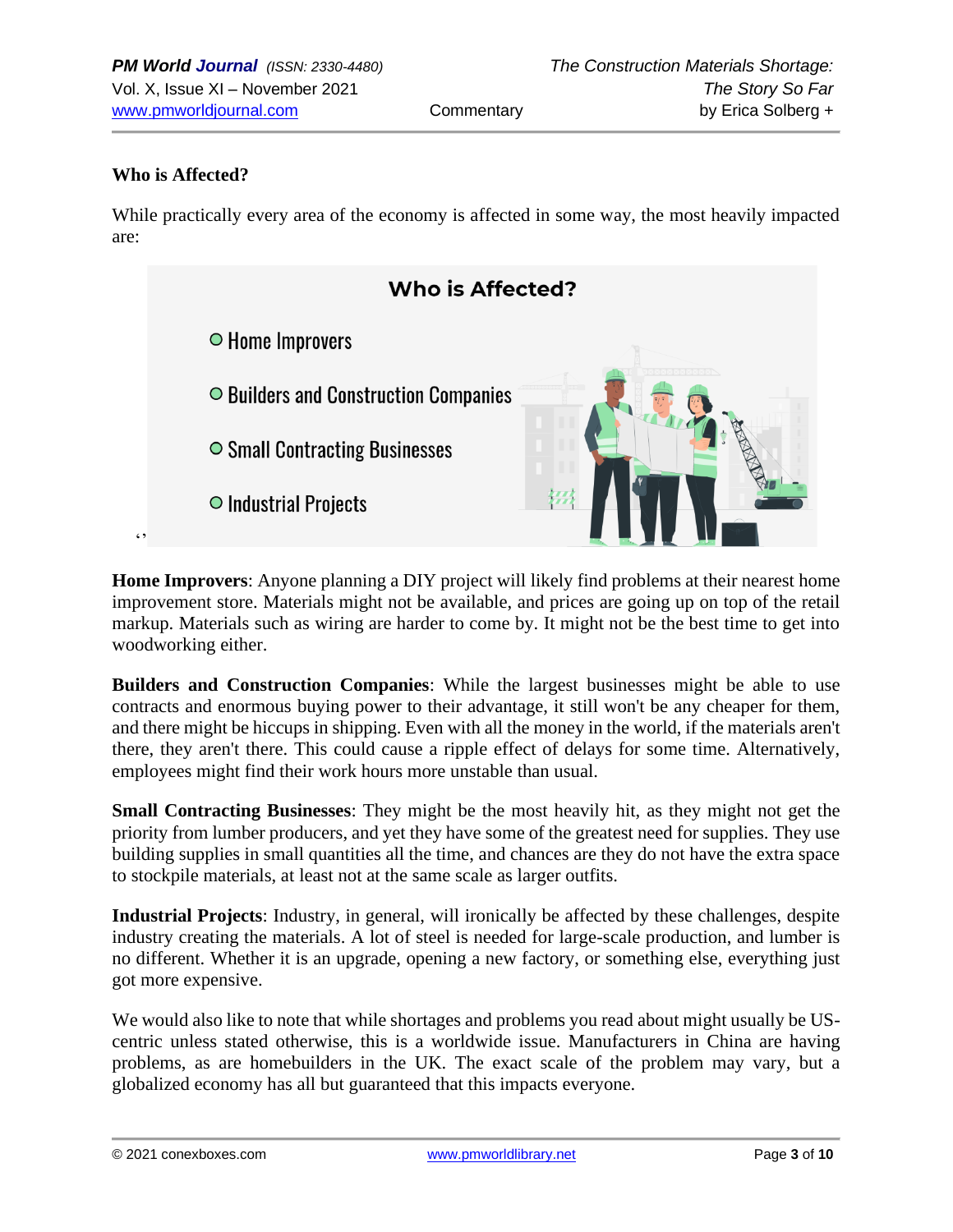## **Natural Fluctuation**

It's worth noting there is plenty of natural fluctuation and change in lumber prices, and to some degree, steel prices. Building materials are needed in spurts, and this is, for the most part, a nonissue. It balances and evens out over time, and industries are prepared (to at least some degree) for this.

However, what we are seeing is far beyond the natural fluctuations of industry, and we are not likely to see a correction for some time yet. The demand is just too high, and too many people are unwilling to change their plans. Increased housing prices also make this more complicated.

When will we know when we are back into something resembling "normal"? Likely when we do not see significant shortages and when prices become reasonable again. We are unlikely to see prices ever return to pre-pandemic levels outside of a crash, perhaps due to inflation, but we can hope that stability will eventually come.

## **How Is Production and Supply of the Base Goods?**

How does it look when it comes to the basic supply of iron and lumber?

In terms of lumber, production is strong, but there is the threat of wildfires raging across Canada and parts of the Western United States. Not only does this affect the lumber available but also the supply lines related to it. You can't safely drive a truck through a raging inferno, and burnt trees do not make for the best wood.

Lumber also [took a hit in recent years](https://fortune.com/2021/06/10/lumber-prices-2021-chart-price-of-lumber-production-wood-supply-costs-update-june/) in terms of production. Due to an economic downturn during the great recession and less demand, some sawmills shut down or heavily reduced production. There was a steady increase, but it never reached pre-great recession levels. So, while there is a demand for more production, getting those sawmills running at full capacity again is not as simple as turning on a switch.

Looking at iron and steel, we did not see much difference, though there was a slightly similar trend. Demand is likely the main cause of issues here, and it should be noted that the shortages are not as pronounced across the board when it comes to steel.

## **A Self-Perpetuating Cycle**

Then there is another factor: the fact that there is a shortage of lumber and steel (among other things) contributes in and of itself to the construction materials shortage. If businesses and future homebuilders know they will need lumber but do not expect things to get better soon and cannot guarantee a supply, they will get as much as they can. This happens even if they do not need it this second or the price is inflated. After all, it might not be available later, and the price could be even worse.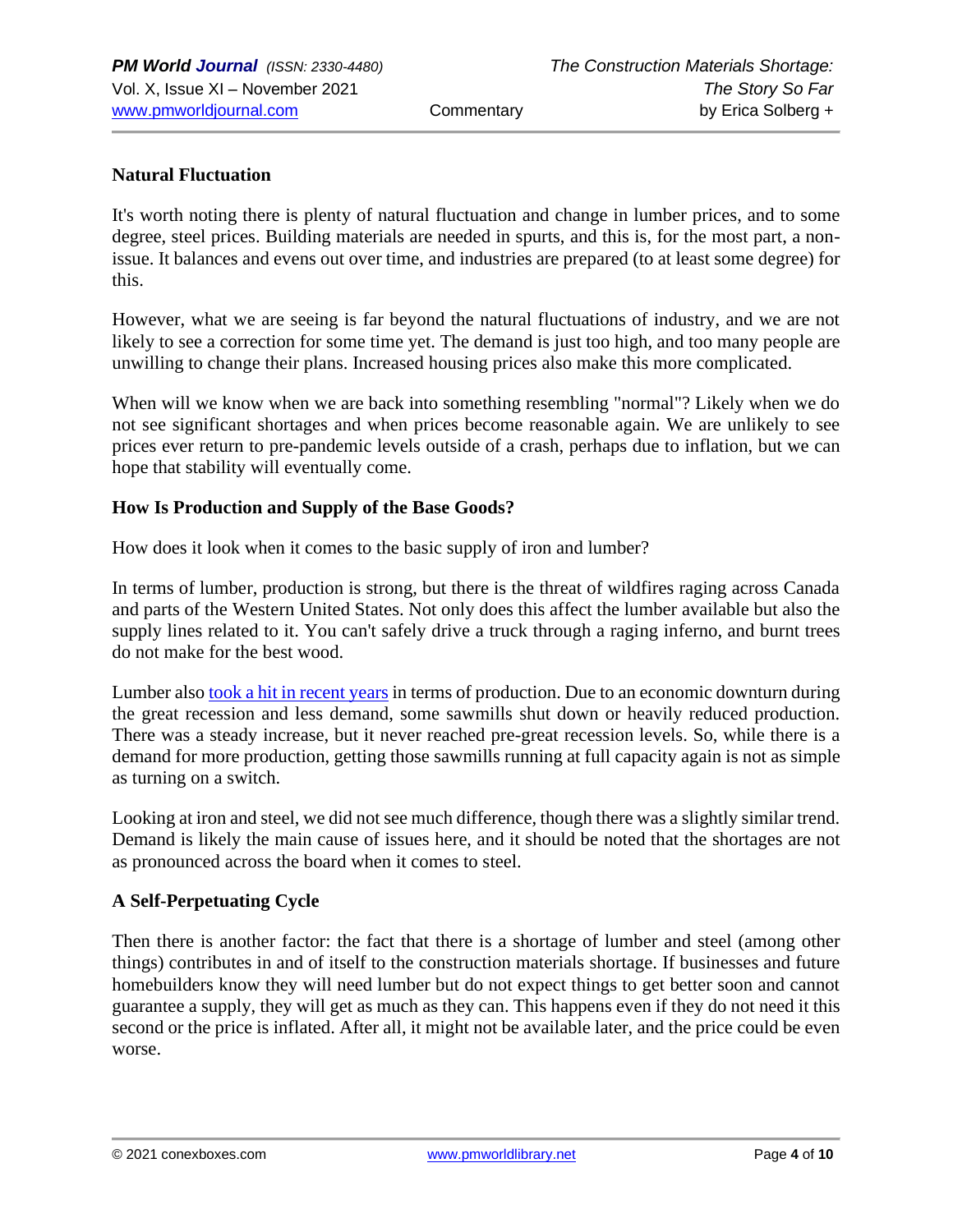The shortage was at the point where professional organizations and news outlets were warning builders to stock up where they could. Furthermore, experts advise against builders and contractors locking in prices for anything, given the potential rising costs. This is a massive problem in itself, as the construction industry is dependent on agreements to move forward. Organizations and future homeowners dislike uncertainly and cannot agree to prices they might not be able to pay in the future. All of this might lead to lawsuits and breached contracts.

It is much like the [run on toilet paper](https://cnr.ncsu.edu/news/2020/05/coronavirus-toilet-paper-shortage/) during the start of the pandemic. While there was plenty to go around and supply wasn't heavily affected by the pandemic, the fact that everyone went out and started hoarding it all at once caused a massive shortage and plenty of problems. While cleaning supplies made sense, it was just irrationality that drove the trend for toilet paper.

Some of the construction industry shortages result from people or contractors trying to buy as much as they can find in case they need it later or perhaps hoping to sell it at a profit. This is a bad scenario in which panic buying is somewhat justified on a smaller level but only worsens the industry as a whole.

## **Changing Demands and Workplaces**

The changing idea of work and the office plays a lot into the shortage, and any good investigation into the topic must start there. Why is the demand for housing and building materials going up?

As more people are working remotely, the considerations of a commute are going down, and more people want to invest in home offices. This means more people are moving out to the suburbs or even rural areas and building their dream homes.

Furthermore, even with some offices deciding to just not open up, with the workplaces deciding to go entirely remote or downsize significantly, one might think that those office buildings would be easier to rent. And they are. Compared with just a couple of years ago, it is relatively easy to get office space in most places. However, it is not as though these offices have been converted into proper living spaces or can be right away. There might be a lack of interest from the property owners just yet, or zoning issues to contend with. The landscape of your nearby city might change due to the remote work shift, but it will not happen overnight.

COVID-19 also hit production of some things more directly. Some sawmills and factories of various sorts were impacted by the pandemic, closing down for some time. This lack of production is not made up easily, and there might not be enough qualified workers in those areas anymore. People will have to move back, and that takes time as well.

## **Problems with Shipping**

Many say shipping delays and shortages caused the building materials shortage, which is absolutely part of the problem. While there are many factors, the shortages in certain areas result from the previous economic downturn and distribution issues.

© 2021 conexboxes.com [www.pmworldlibrary.net](http://www.pmworldlibrary.net/) Page **5** of **10**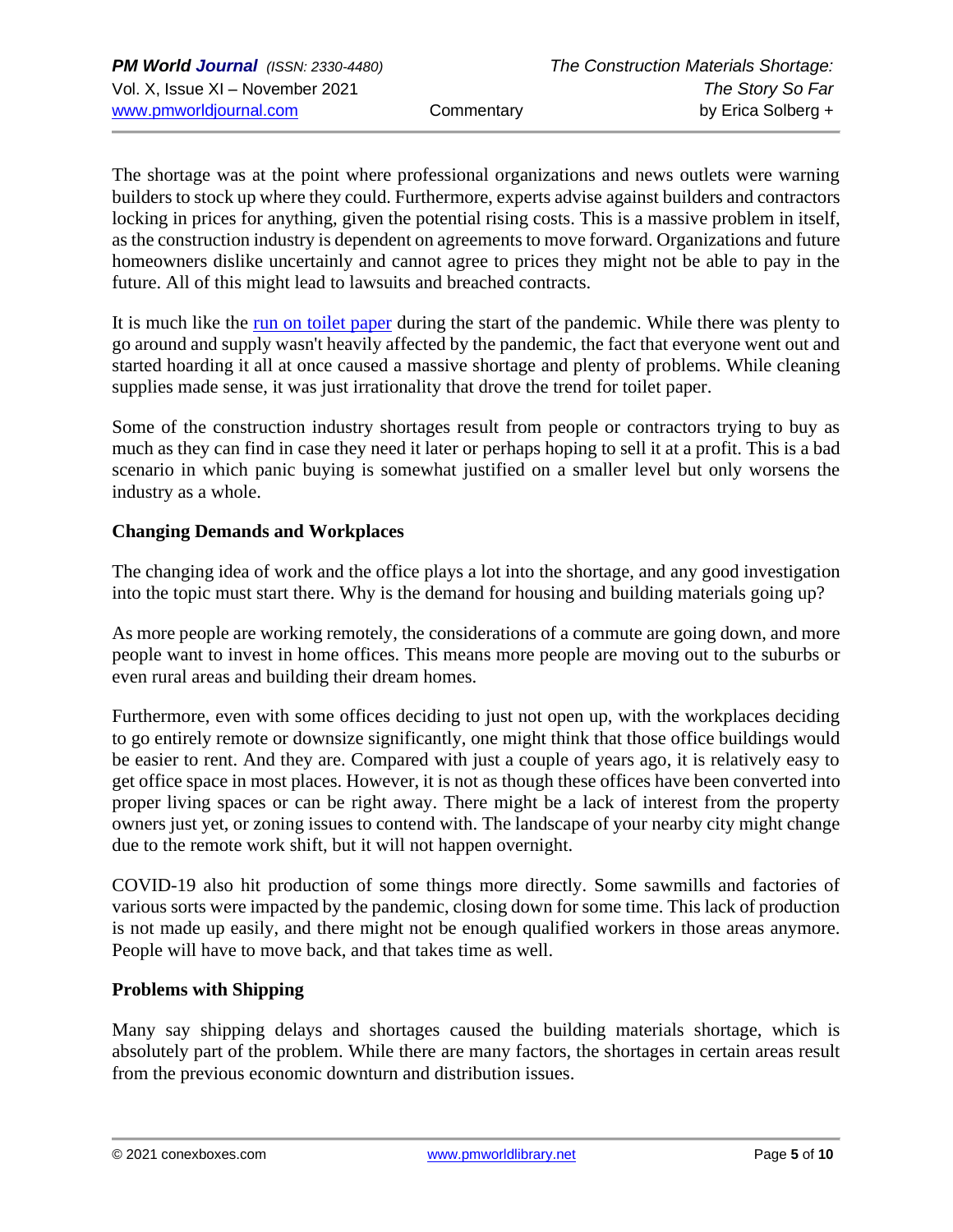The problems with shipping go two ways. The problems with shipping lead to a construction material shortage, and the construction material shortage leads to problems with shipping (we need steel for bridges, etc., after all). On top of infrastructure needs, many things used for shipping require materials such as steel and lumber. Even keeping up with things under normal circumstances is a fine-tuned machine with little room for error.

Look at shipping containers, for example. They are certainly not the most complex things to build and use relatively little in terms of materials. However, a lot of steel and wood (the floors in shipping containers are generally wood) that go into containers. Both materials are suffering from supply problems, with thousands of containers needing to be built each year to keep up with demand and the retiring of old containers.

This, in turn, has led to a shipping container shortage in some areas, which can have long-lasting effects. They are almost the red blood cells of modern industry, taking products to exactly where they need to go worldwide. There is no sensible alternative, and we need thousands upon thousands of them. Sure there are plenty already, but they do wear out over time or do not meet the standards for proper shipping. Unless the shortage is solved, the problem will worsen, or shipping will get more expensive, which affects everyone.

And what does a lack of shipping containers mean more specifically? Delays with shipping even if there are ships to get everything where it needs to go. This then leads to bidding wars for the available containers (which isn't good for costs of products worldwide), with companies and people waiting weeks to potentially months to get a container. This is a particular problem with goods that spoil and can lead to shortages of other products in storage.

In short, the economy is so tightly knit together that one snag in the chain can cause issues, and something as simple as a lumber or steel shortage can have a ripple effect. It can be hard to contain such problems in any reasonable amount of time. Any efforts to artificially manage or control the shortage can backfire if the administration isn't done correctly.

## **International Trade Is Complex**

International politics and trade deals complicate matters even further and must be considered if we understand the issue on even a basic level. [For example, tariffs](https://fortune.com/2021/05/29/lumber-prices-canada-wood-tariffs-homebuilding-costs/) can heavily affect the price of lumber one way or another and impact supply or demand artificially. Although there is a demand for building materials across much of the world (due to globalization), there is also a lot to be said about the interests of nations and companies influencing their direction.

The shortage itself might cause some policy changes. Lumber might be redirected towards certain emergency efforts, given the unfortunate wildfires and devastation in some areas. Steel is always in need for strategic and political purposes, and the government will usually get its hands on something first if only to create a strategic reserve. If a country wants lumber or steel before anyone else, chances are they are going to get it. Local governments might not fare as well, but the national policy is another matter entirely.

© 2021 conexboxes.com [www.pmworldlibrary.net](http://www.pmworldlibrary.net/) Page **6** of **10**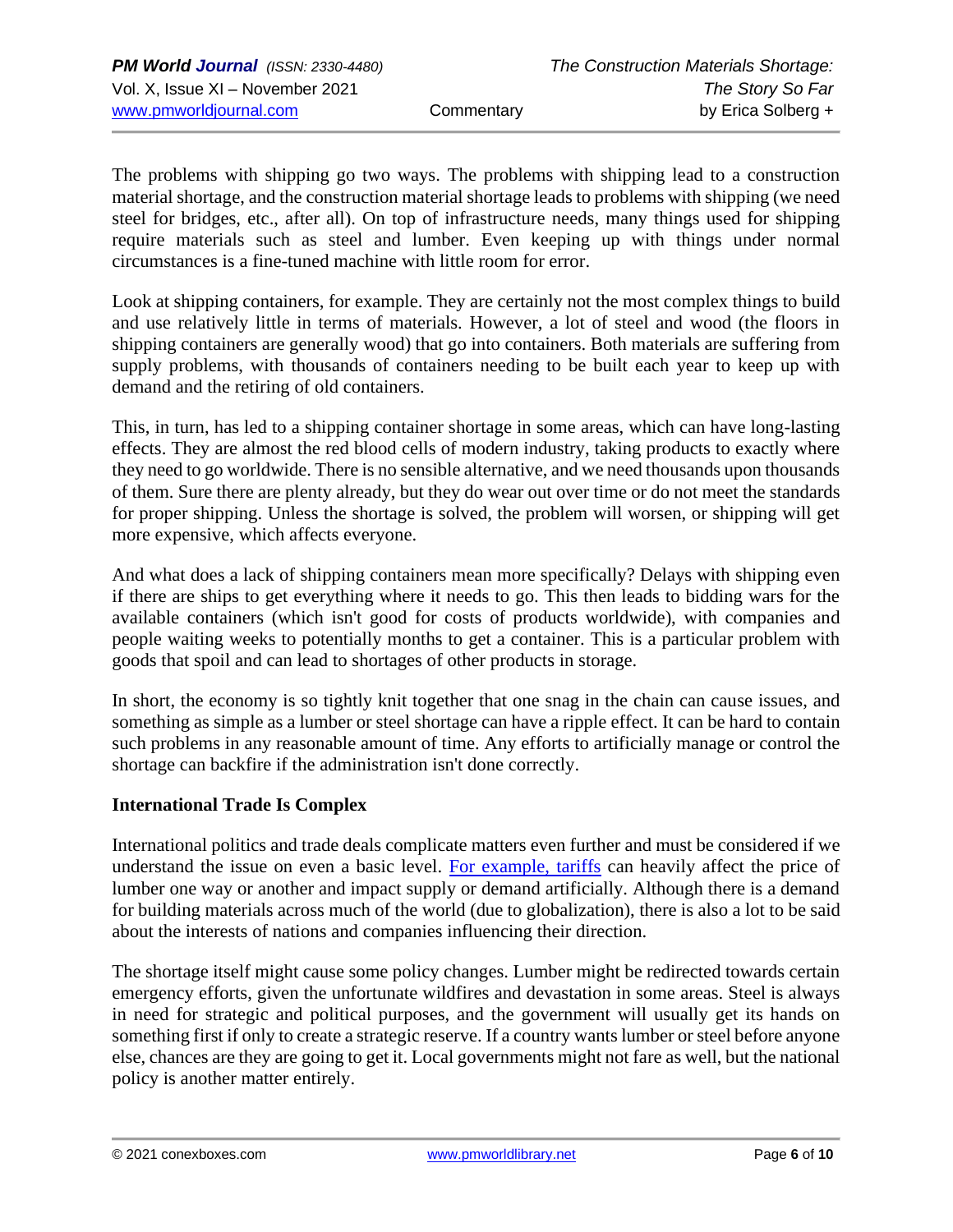Other issues and worldwide situations also compound the problem. A global chip shortage that is unlikely to be resolved until next year is impacting everything from car manufacturing to smartphone production. It can also complicate trade routes, with expected cargo loads falling short. While the pandemic is relatively under control in many countries, other countries are still experiencing heavy outbreaks, affecting everything from port efficiency to allowed travel to whether people can even go into work. Until the pandemic is dealt with globally, international trade will be affected to some degree, exacerbating the shortage of several materials.

This only scratches the surface of the issues at hand. While professionals and experts can usually stay on top of an ongoing crisis, some things cannot be accounted for and controlled.

## **How Long Will This Last?**

As with many problems, it is hard to say for sure. While the market will deal with the problem naturally, that might not be the quickest solution with so many factors and interests already in play and trying to manipulate the situation.

It is unlikely that there will be a reduction in demand for these materials, even as the pandemic subsides. While many people will be going back to the office eventually, there is much to be said about people remaining in remote work positions permanently. People like it, many employers warmed to the idea, and it generally saves costs for both employers and employees. As a result, the demand for larger homes will stay constant.

Alternatively, if the production of building materials increases adequately, then the shortage will be mitigated if not solved. However, the increased demand for housing (among other things) must be met, and there are a lot of houses to build if the home market forecasts are to be believed. Loggers and lumber mills might work with trees, but they do not grow on them. Steel mills can only produce so much, and they are not built in a day (or even in a year). We can find a long-term production solution, but it will take time.

There will likely be differences in how long this takes depending on the material involved. While everything is connected, a steel shortage solution will not fix lumber and vice versa. Fixing the shortage of other materials will help lower costs in general but may take longer or shorter depending on the material involved and many other factors.

The more hopeful are saying that the shortages will end later this year, but it could go well into 2022, depending on how the remote work trend plays out (how permanent it will be) and what actions are taken on the part of governments.

## **What Can Be Done?**

Looking over all of the above information can be overwhelming. It can even be outright confusing. There are so many factors at play, all interconnected, that the problem of the shortage feels like a knot. This is also true for governments and agencies of all sorts. You can be assured they are looking at this as well, considering it affects many of them.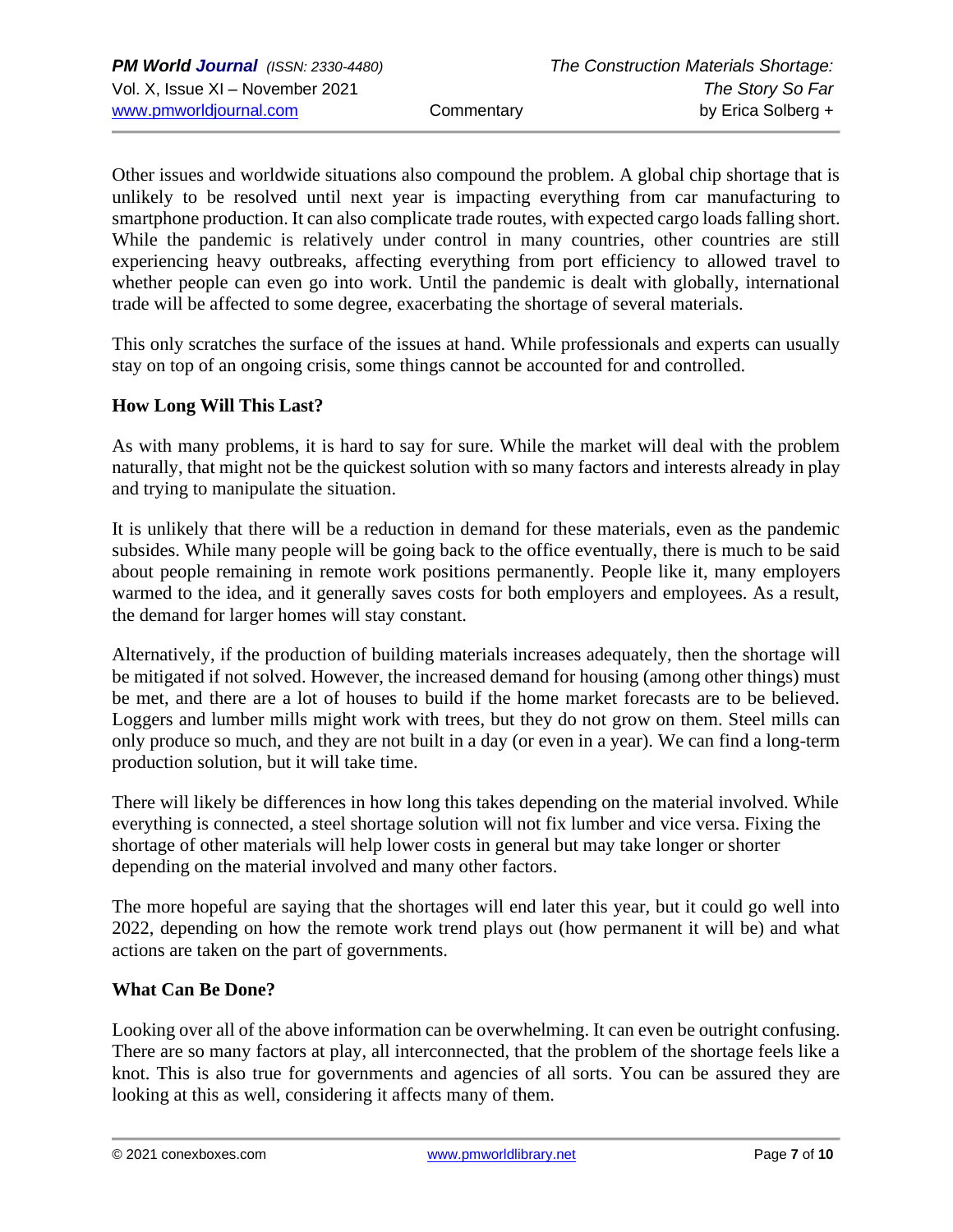Yet what can governments and agencies do to act on the situation?

- Efforts to aid an increase in production and offering incentives to do so is an option, though the exact methods would be up for debate. This could get a bit more aggressive, mandating more production in some cases. However, all the mandates in the world can only do so much, and steel mills and sawmills can only produce so much.
- Similarly, efforts can be made to reduce demand, perhaps making it less appealing to build a new home right now through tax incentives or the removal of existing incentives.
- As explained above, some countries might try to adjust trade policies to favor keeping materials inside the country where they are needed. Stronger countries with more economic weight to throw around might strongly consider this.
- Subsidizing material costs is a possibility, but who should they be subsidized for, and to what degree, remains to be seen. Too much can lead to a crash when the subsidies are pulled, leading to further complications down the line.
- Note that different countries will be affected by the shortage differently. There is no one way to tackle to issue, and some countries and areas might not have as much economic muscle to use. The solution for China will not be the same as the one for the United States.
- Whatever action is taken, if any, must be done carefully. Inept government action can potentially worsen the problem, at least in some areas, or cause new issues much worse than the shortages.

#### **What Can You Do?**

Reading this, you are probably not the head of state of any government. You probably don't have much power to influence policy. So what is there to be done on an individual basis? It depends on your situation.

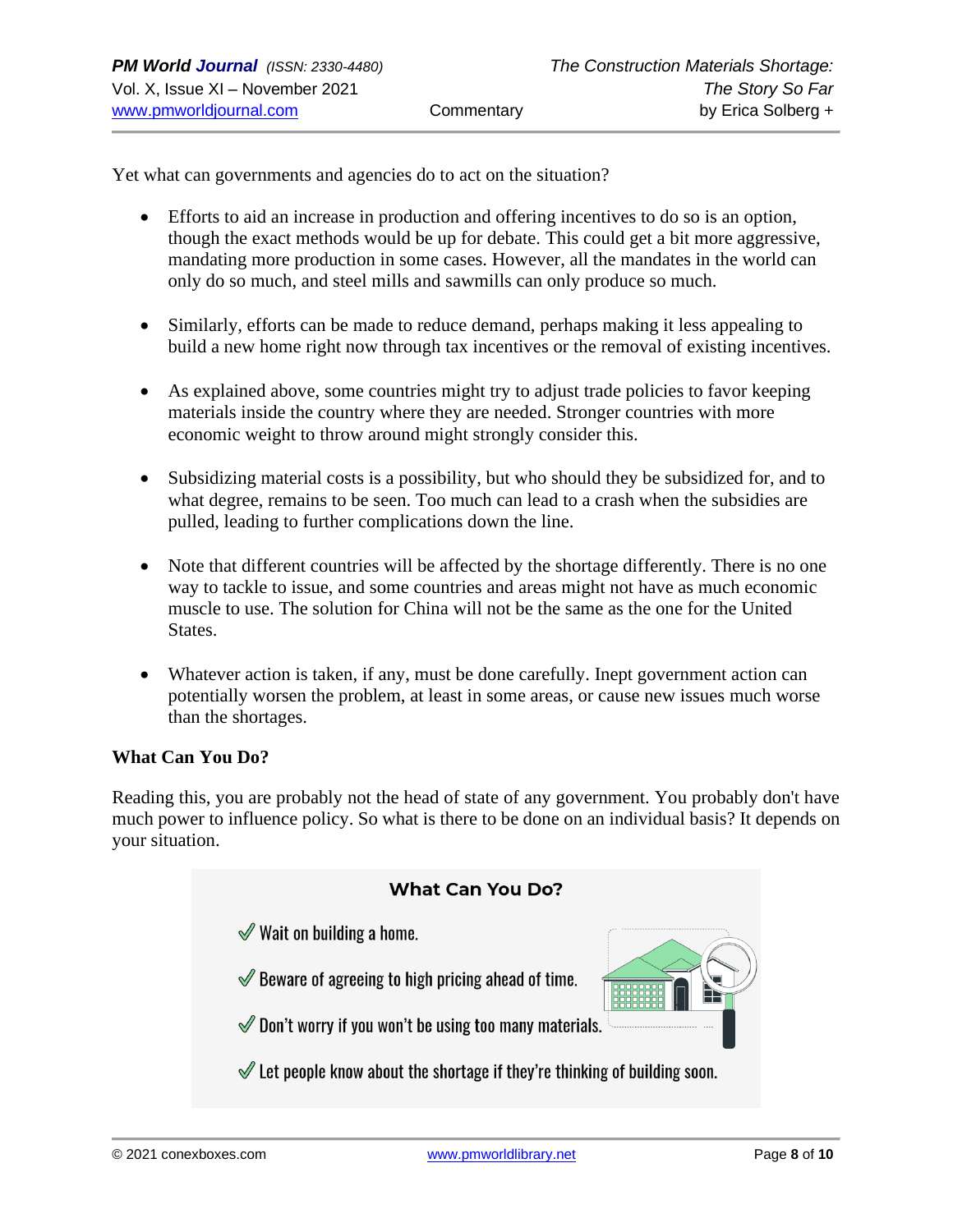- If you are looking to build a home but can wait, it would be advisable to do so. If you just want an extra room or home office and changing locations isn't vitally important, you might want to look into a used shipping container or alternative addition to your home, even if temporary. Traditional is not always best, especially when traditional is expensive.
- If you are a contractor or work in construction with responsibilities related to procuring materials, you know your job best and likely will not need advice here. However, in general, we would advise against making promises you cannot keep regarding pricing. Also, watch prices carefully and use your best judgment when buying supplies and materials.
- If you aren't looking to buy a home or use lots of these materials, then you are unlikely to be heavily impacted by the shortage directly. You might have issues finding some products at times, or prices for things you normally buy might go up, but there is not much to do that will change these things.
- If you aren't doing anything but know people considering building, let them know what is going on. People might be focused on other problems and stories at the moment (there sure are many out there) and might not have even noticed the increasing prices. While you cannot and shouldn't force anyone to change their mind, simply providing this information to them can be doing them an invaluable service.

#### **Conclusion**

There's a ton to this story. Unfortunately, it probably won't wrap up in any meaningful way until next year at the earliest. We do hope, however, that you have a better understanding of the situation. The materials shortage is a complex issue with no singular solution. Still, ideally, production ramps up or demand shifts, and once a few threads of the problem are solved, we can ideally unravel the rest of the issue more easily. Thank you for reading, and may the shortage end as soon as possible, especially if you are affected. This article first appeared on [https://conexboxes.com/blog/construction-materials-shortage.](https://conexboxes.com/blog/construction-materials-shortage)